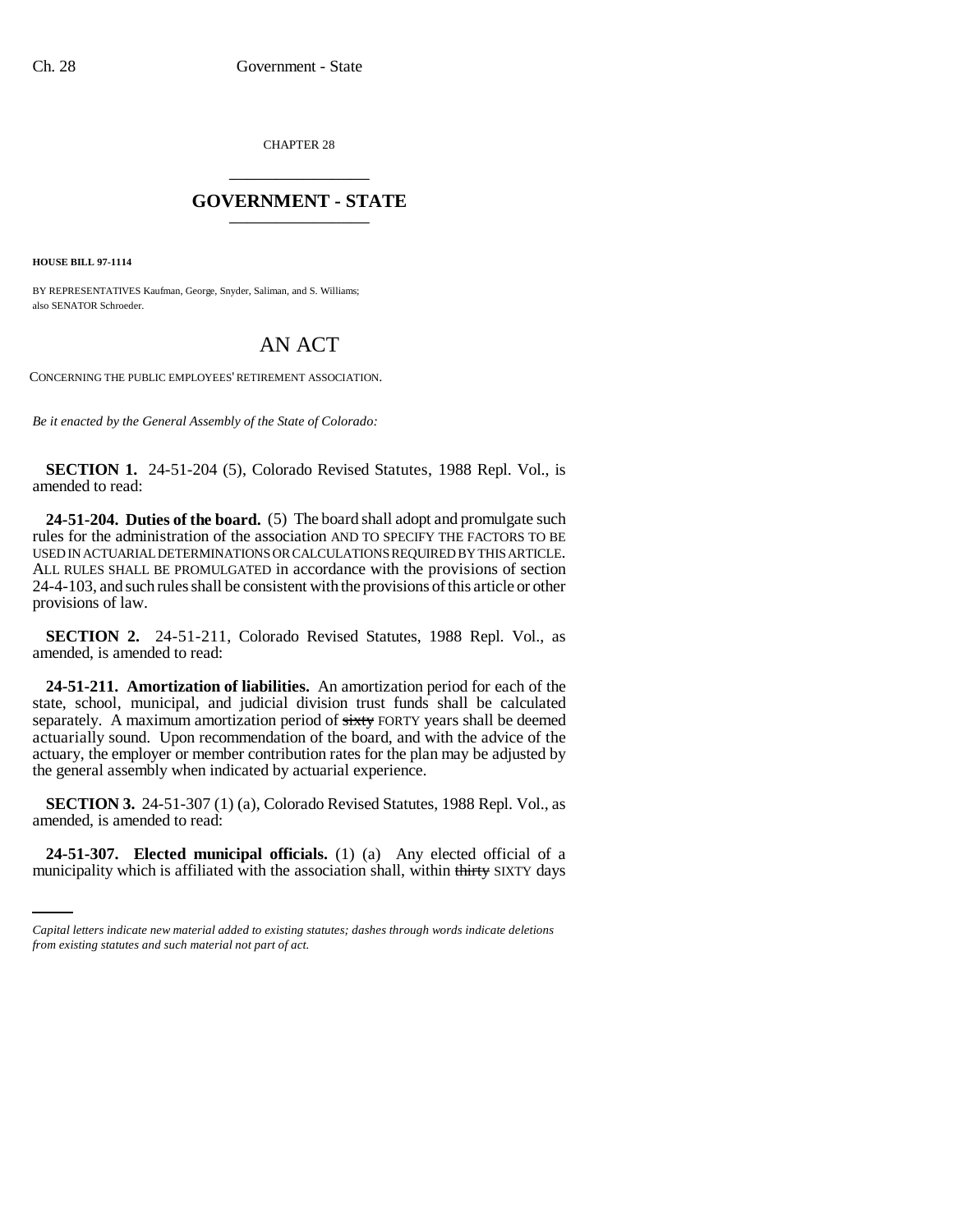Government - State Ch. 28

after taking office, elect MAKE A ONE-TIME, IRREVOCABLE WRITTEN ELECTION to become a member or to be exempted from membership. In the absence of a written exemption ELECTION TO BE EXEMPTED FROM MEMBERSHIP, an elected municipal official shall be considered a member. An elected municipal official who has elected to be exempt from membership may become a member at any time during such official's term of office with the municipality.

**SECTION 4.** 24-51-308, Colorado Revised Statutes, 1988 Repl. Vol., is amended to read:

**24-51-308. City managers and key management staff.** Any municipality affiliated with the association may authorize the city manager and key management staff who report directly to the city council or city manager to elect MAKE A ONE-TIME, IRREVOCABLE ELECTION to be exempted from membership. IF SO AUTHORIZED, THE CITY MANAGER AND KEY MANAGEMENT STAFF SHALL MAKE A WRITTEN ELECTION TO BECOME A MEMBER OR TO BE EXEMPTED FROM MEMBERSHIP WITHIN SIXTY DAYS AFTER BECOMING EMPLOYED IN THE POSITION. IN THE ABSENCE OF A WRITTEN ELECTION, SUCH PERSON SHALL BE A MEMBER. Any person specified by this section who elects to be exempted from membership may later become a member after one year from the time the association receives notice of the intent of such person to begin membership.

**SECTION 5.** 24-51-316 (1) and (2), Colorado Revised Statutes, 1988 Repl. Vol., are amended to read:

**24-51-316. Inadequate reserves - excess reserves - nonpayment.** (1)In the event that the amount of the reserves required pursuant to the provisions of section 24-51-315 exceeds the amount of the employer's share of the employer contribution reserve in the municipal division trust fund as calculated by the actuary, then the employer shall make an additional payment on AS OF the effective date of termination of affiliation in an amount equal to the difference between the amount of reserves required and the amount of reserves on deposit.

(2) In the event that the amount of the reserves on deposit in the municipal division trust fund as calculated by the actuary for the employer requesting termination of affiliation exceeds the amount of reserves required pursuant to the provisions of section 24-51-315, such excess amount and the amount required for the transfer of member contributions as provided in section 24-51-317 shall be paid TRANSFERRED BY A DIRECT TRUSTEE-TO-TRUSTEE TRANSFER to the employer on ALTERNATE PENSION PLAN OR SYSTEM REQUIRED BY SECTION 24-51-319 AS OF the effective date of termination of affiliation. Any excess reserves and member contributions paid to such employer pursuant to the provisions of this subsection (2) shall be deposited by the employer in the alternative pension plan or system required by section 24-51-319.

**SECTION 6.** Part 4 of article 51 of title 24, Colorado Revised Statutes, 1988 Repl. Vol., as amended, is amended BY THE ADDITION OF A NEW SECTION to read:

**24-51-410. Anticipation of forfeitures in determining plan cost.** ANY BENEFITS FORFEITED UPON A TERMINATION OF MEMBERSHIP IN THE ASSOCIATION SHALL BE ANTICIPATED IN DETERMINING THE COST OF THE PLAN.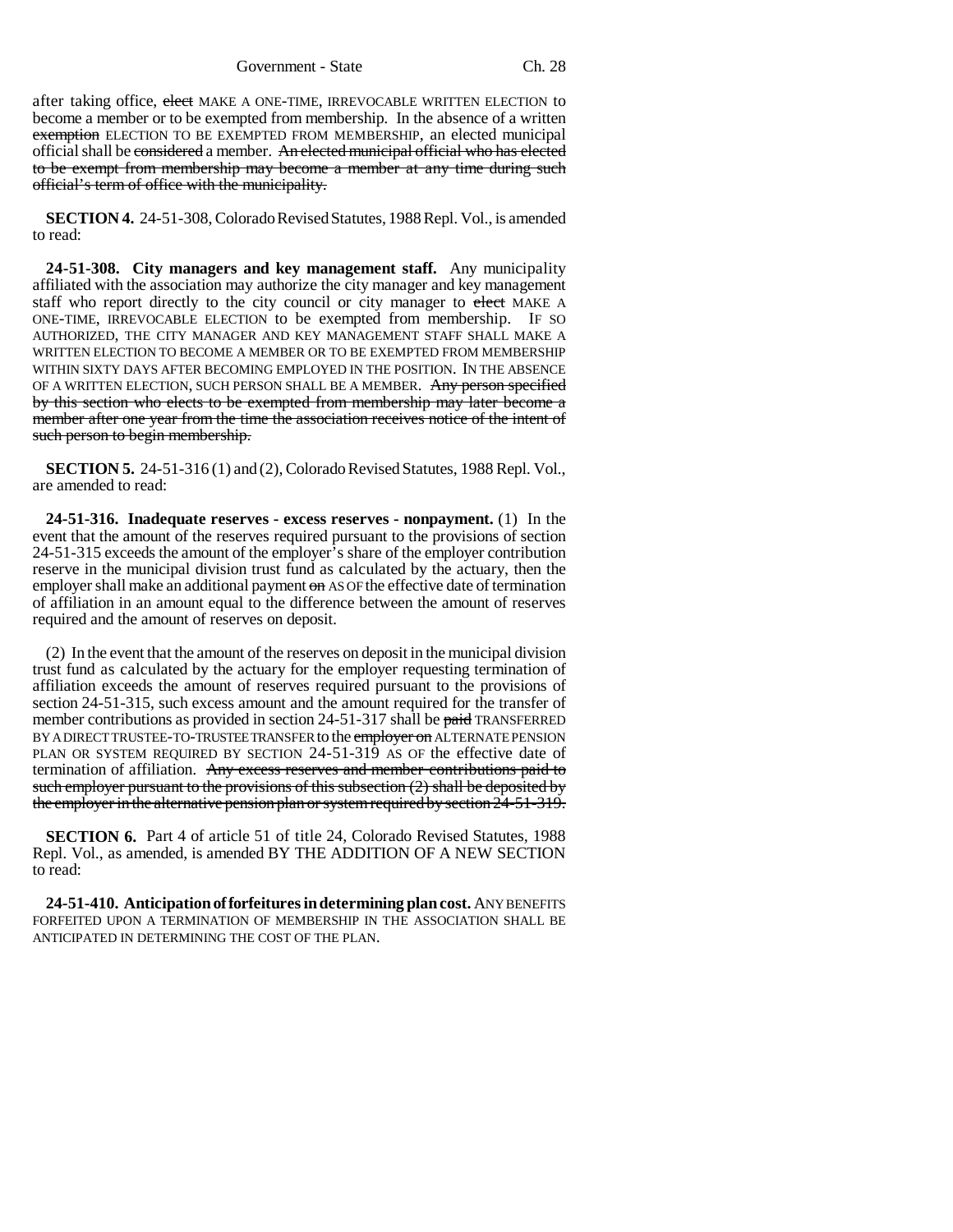**SECTION 7.** 24-51-505 (1) (b), Colorado Revised Statutes, 1988 Repl. Vol., as amended, is amended to read:

**24-51-505. Purchase of service credit relating to noncovered employment.** (1) Service credit may be purchased for any period of previous employment with any public or private employer in the United States or its territories, subject to the following conditions:

(b) The member must provide certification from the previous employer as to DOCUMENTATION OF the dates of employment and the A record of salary received; and

**SECTION 8.** 24-51-506 (1), Colorado Revised Statutes, 1988 Repl. Vol., as amended, is amended to read:

**24-51-506. Payments for purchased service credit.** (1) Service credit purchases may be made by a lump-sum payment, or by installment payments, OR BY A TRUSTEE-TO-TRUSTEE TRANSFER OR A DIRECT ROLLOVER FROM A QUALIFIED PLAN, AS DEFINED BY THE FEDERAL "INTERNAL REVENUE CODE OF 1986", AS AMENDED, INCLUDING BUT NOT LIMITED TO THE VOLUNTARY INVESTMENT PROGRAM ESTABLISHED PURSUANT TO THE PROVISIONS OF PART 14 OF THIS ARTICLE OR A CONDUIT INDIVIDUAL RETIREMENT ACCOUNT. Service credit purchases shall be initiated and payment received in full during membership. except that, a member may purchase service credit with moneys distributed from the voluntary investment program established pursuant to the provisions of part 14 of this article no later than one hundred fifty days after termination of membership if such member agrees prior to termination to make such purchase of service credit.

**SECTION 9.** 24-51-611, Colorado Revised Statutes, 1988 Repl. Vol., as amended, is amended to read:

**24-51-611. Maximum limit under federal law.** Notwithstanding any other provision of this article, no benefit paid to any benefit recipient shall exceed the maximum permitted for qualified retirement plans pursuant to section 401 (a) (17) or section 415 of the federal "Internal Revenue Code of 1986", as amended, INCLUDING BUT NOT LIMITED TO ALL COST-OF-LIVING ADJUSTMENTS PERMITTED BY SUCH CODE. NO CONTRIBUTION MADE PURSUANT TO PART 4 OF THIS ARTICLE OR TO SECTION 24-51-606 (2) SHALL CAUSE THE BENEFIT TO EXCEED THE MAXIMUM BENEFIT PERMITTED PURSUANT TO SECTION 415 (b) OF THE FEDERAL "INTERNAL REVENUE CODE OF 1986", AS AMENDED.

**SECTION 10.** 24-51-205 (3) and (6), Colorado Revised Statutes, 1988 Repl. Vol., as amended, are amended to read:

**24-51-205. General authority of the board.** (3) The board is authorized to recover, from ineligible benefit recipients or persons who received moneys on behalf of ineligible benefit recipients, through legal process or benefit offset, any AMOUNT PAID AS benefits, or REFUNDS, SINGLE PAYMENTS, premium subsidies, paid to them OR OTHER PAYMENTS, to which they are THE RECIPIENT IS not entitled, and to assess interest on such moneys WITH INTEREST, PLUS ATTORNEY FEES AND COSTS ASSOCIATED WITH SUCH RECOVERY. IF IT IS DETERMINED THAT THE RECIPIENT WAS ENTITLED TO THE AMOUNT PAID, THE RECIPIENT SHALL BE ENTITLED TO THE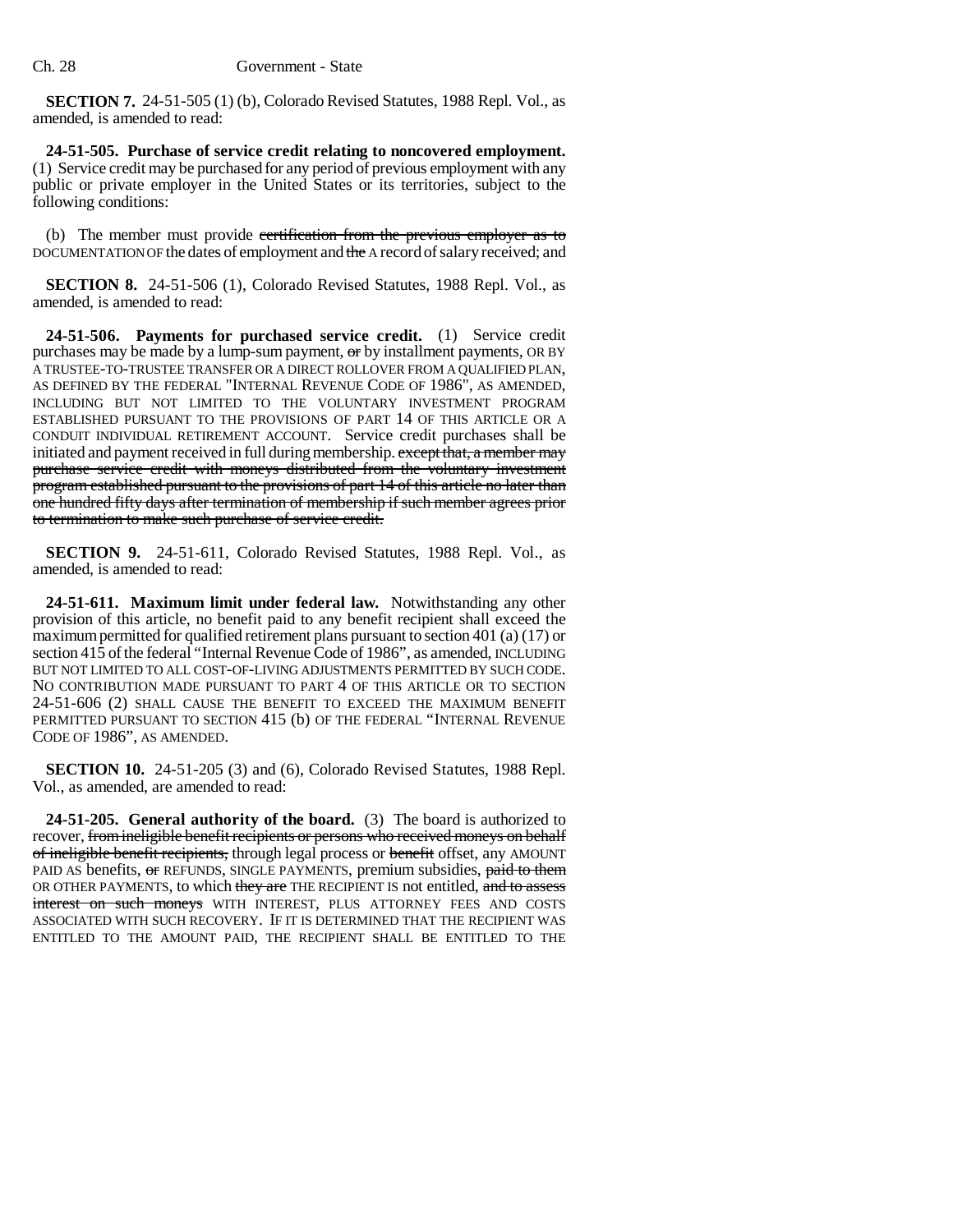ATTORNEY FEES AND COSTS THAT HE OR SHE INCURRED IN DEFENDING THE LEGAL ACTION OR OFFSET INITIATED BY THE BOARD.

(6) (a) The board may delegate any of its responsibilities, duties, and authorities as set forth in this article to the executive director of the association or to designated agents of the association. SUBJECT TO PARAGRAPH (b) OF THIS SUBSECTION (6), THE EXECUTIVE DIRECTOR MAY CORRECT AN ADMINISTRATIVE ERROR MADE BY THE BOARD, THE EXECUTIVE DIRECTOR, OR THE EMPLOYEES OF THE ASSOCIATION, AND MAY MAKE ANY APPROPRIATE CORRECTING ADJUSTMENTS UPON RECEIVING WRITTEN DOCUMENTATION OF THE FOLLOWING:

(I) THAT THE ERROR WAS AN ADMINISTRATIVE ERROR OF THE PLAN;

(II) THAT THE ERROR WAS NOT CAUSED OR CONTRIBUTED TO IN WHOLE OR IN PART BY AN EMPLOYER, MEMBER, RETIREE, OR OTHER PERSON ELIGIBLE TO RECEIVE PAYMENTS FROM THE ASSOCIATION; AND

(III) THAT THE ERROR WAS DISCOVERED ON OR AFTER JULY 1, 1997.

(b) THE EXECUTIVE DIRECTOR SHALL FILE A REPORT MONTHLY WITH THE BOARD SETTING FORTH THE ADMINISTRATIVE ERRORS CORRECTED PURSUANT TO PARAGRAPH (a) OF THIS SUBSECTION (6). SUCH CORRECTIONS SHALL BE SUBJECT TO BOARD REVIEW AFTER WHICH THE BOARD MAY TAKE ANY ACTION IT DEEMS APPROPRIATE WITH REGARD TO SUCH ERRORS.

**SECTION 11.** 24-51-212, Colorado Revised Statutes, 1988 Repl. Vol., as amended, is amended to read:

**24-51-212. Funds not subject to legal process.** Except for FEDERAL TAX LIENS ON DISTRIBUTIONS PAYABLE BY THE ASSOCIATION, AND EXCEPT FOR assignments for child support purposes as provided for in sections  $14-10-118$  (1) and  $14-14-107$ , C.R.S., as they existed prior to July 1, 1996, and except for income assignments for child support purposes pursuant to section 14-14-111.5, C.R.S., for writs of garnishment that are the result of a judgment taken for arrearages for child support or for child support debt, and for payments from the association in compliance with a properly executed court order approving a written agreement entered into pursuant to section 14-10-113 (6), C.R.S., none of the moneys, trust funds, reserves, accounts, contributions pursuant to parts 4 and 5 of this article, or benefits referred to in this article shall be assignable either in law or in equity or be subject to execution, levy, attachment, garnishment, bankruptcy proceedings, or other legal process. Member contributions are subject to garnishment resulting from a judgment taken for arrearages for child support or for child support debt only if the membership has terminated and the member is not vested.

**SECTION 12.** The introductory portion to 24-51-905 (1), Colorado Revised Statutes, 1988 Repl. Vol., as amended, is amended to read:

**24-51-905. Deceased member who was not eligible for service or reduced service retirement.** (1) In accordance with the provisions of this part 9, if a member met the service credit requirements specified in section 24-51-904 (1) (a) (I) or  $(1)$  (a)  $(II)$  but did not meet the age and service credit requirements for service